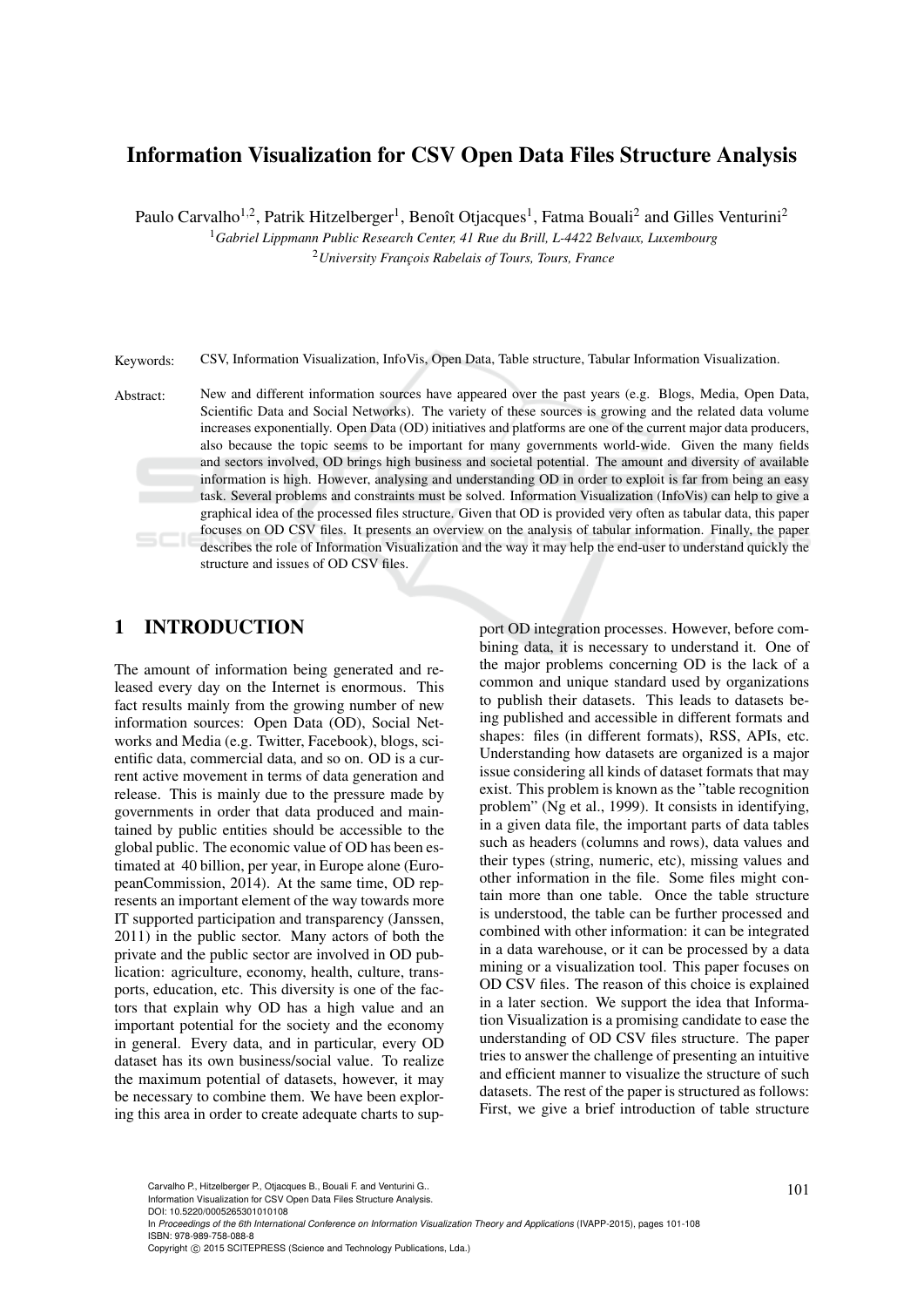-IN

analysis, followed by an overview on the state of the art in this field. Several chart types we have worked on during our analysis are presented and their advantages and limitations are discussed. Our chosen chart solution - *Piled Chart* - is described in detail. Finally, we present the results and conclusions of using Information Visualization to support CSV files structure analysis.

### 2 TABLE STRUCTURE ANALYSIS

In 2011, OD implementation across Europe was still emerging. Only a small percentage of datasets was published under open (1.8%) and machine-readable (11.8%) formats (Reggi, 2011). PDF was the most spread format. The only open format used was CSV. In the next section we discuss how things have evolved and our choice of focusing our work in the CSV format.

### 2.1 CSV Format AND

Several initiatives encourage the use of machinereadable formats for OD. For the prevailing tabular datasets, the simplest and widest-spread format is CSV (comma-separated values). Its usage in OD contexts is commonplace. The Open Government Partnership (OGP) was launched in 2011 (Harrison et al., 2012) to stimulate the creation of open governments worldwide. Currently, OGP has 64 participating countries (OpenGovernmentPartnership, 2014). Members of this organization are required to respect various open-governance standards (Yu and Robinson, 2012), concerning e.g. the type of information released or the format of the published data. In general, datasets are required to be released in a machinereadable format. In Europe, the Financial Transparency System (FTS) of the European Commission provides information related with European Union projects since the year of 2007 (Martin et al., 2014). All the datasets can be downloaded as CSV files. In the Netherlands, Zuiderwijk and Janssen made a study of the OD policy of seven countries (Zuiderwijk and Janssen, 2014). It shows that standard formats, including CSV, are used most of the time. In 2014, Veljkovi et al. presented a benchmark proposal regarding OD available in the United States OD portal (Data.Gov, 2012). In this study, it has been concluded that most of the OD datasets were available in CSV, XLS and PDF files (Veljkovic et al., 2014). Finally, a ´ recent study of OD policies in five different countries (United States, United Kingdom, Netherlands, Kenya and Indonesia) has confirmed that CSV is used in all

involved countries except Indonesia, where datasets are only available as PDF files (Nugroho, 2013). All these facts demonstrate the importance of the CSV format for OD, and why we focus our research on CSV files. This choice is also linked to the bellow reasons:

- CSV is a machine-readable format:
- CSV is a basic, non-proprietary format;
- CSV is a simple tabular format.

However, the advantage of the extreme simplicity of the format is not without issues. The semantic and syntactic interpretation of CSV files can be difficult. Furthermore, there is no common standard used for publishing OD (Rivero et al., 2012). In order to profit from the presumptive high potential businessvalue of OD, data must be made usable, meaningful and exploitable. Getting an overview of the structure and the content of a CSV file can be a hard task. Despite its popularity, this format does not have a formal specification. The informal de-facto standard is RFC 4180 (Shafranovich, 2005) that specifies the following syntatic rules for CSV files:

- Records are located on a separated line delimited by a line break;
- Last record of the file may not have an ending line break;
- An optional header line may exist on the first line of the file;
- Within the header and each record, there may be one or more fields separated by commas;
- Each field may or not be enclosed in double quotes;
- Fields containing line breaks, double quotes and commas should be enclosed in double-quotes;
- In fields where double-quotes are used to enclose them, a double-quote must precede another one appearing inside a field to escape it.

#### 2.2 Visualizing the Structure of a Table

Despite its importance and barriers faced, the visualization of the structure of tabular data does not seem to be a subject of deep study during the last years. Many visualization techniques use tabular data as an input. They consider the structure of the table as clearly identified. Among the table visualization methods (Hoffman and Grinstein, 1997), some approaches can directly represent the structure of a table, like Table Lens (Rao and Card, 1994) and Tableplot Graphics (Malik et al., 2010).

Table Lens is a technique to visualize and understand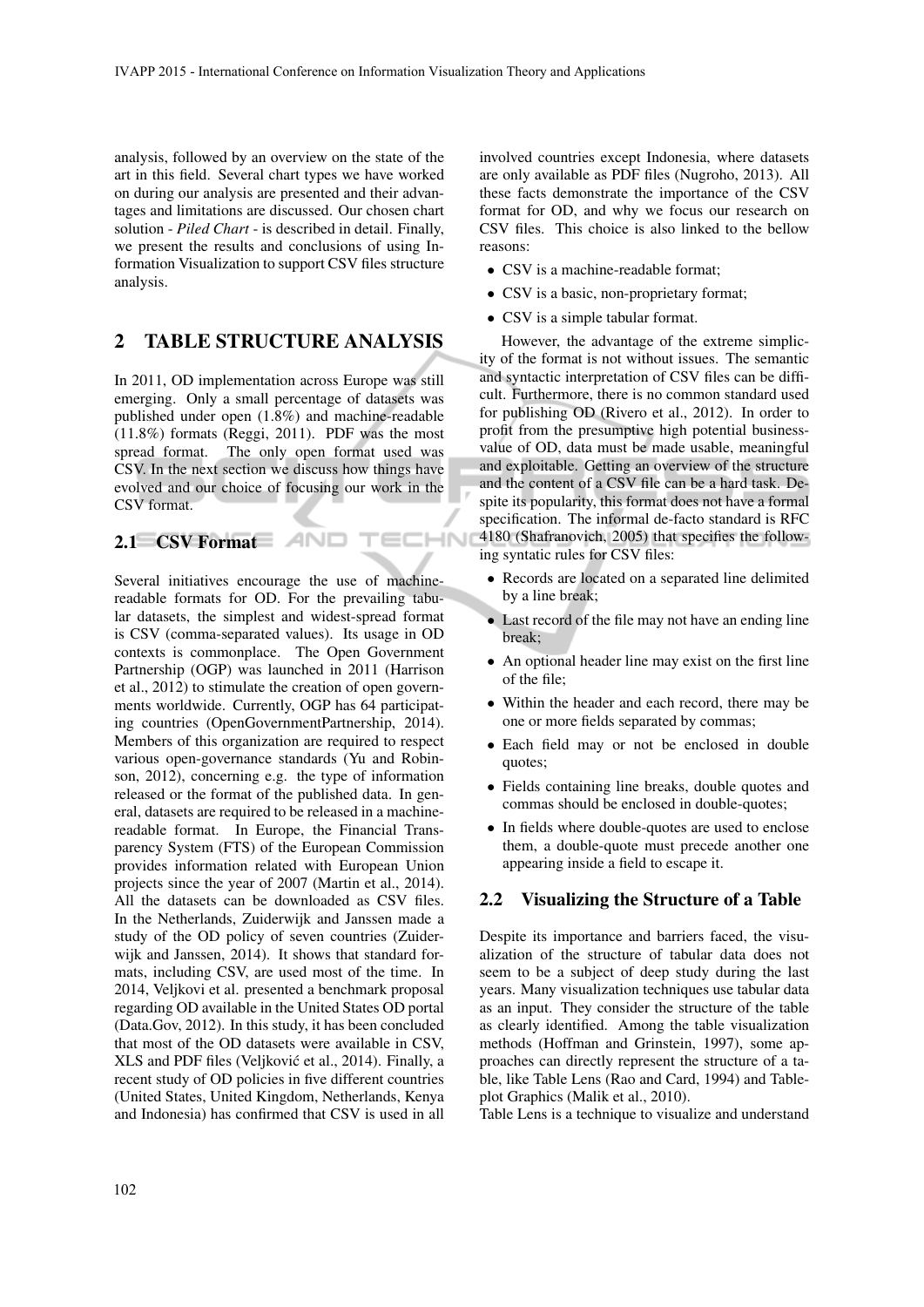the meaning of large tables using a *fisheye* approach. The idea behind this methodology is based on a distortion applied by the user where the centre of the distortion becomes zoomed-in while the other regions displayed are zoomed-out (Sundararajan et al., 2011). Table Lens is more appropriate for the analysis of precise and small regions of a table. It can be used to find correlations existing in a given context. On its side, Tableplot Graphics is a method to represent graphycally the cell values of a tabular dataset. It does not analyse and show the type of data analysed. Other related work on this subject has been found: Sopan at al. Exploring Distributions - Design and Evaluation (Sopan et al., 2010). However, data types were also not taken into account.

Although its global utility, these methods are not convenient regarding the type of CSV structure analysis we want to achieve. We support the idea that it is necessary to create a more specific solution to assess the structure of a CSV file. Our objective is to provide the user with an intuitive and global overview of the structure of a CSV file and the type of data it contains, in order to determine what pre-processing must be performed on such a table. We also want to furnish a tool that is able to identify possible errors in CSV files in order to correct them if possible. This is why we have created the concept of a tabular *Piled-Chart*. This chart will be described further section in this document.

### 3 PILED CHART TECHNIQUE

Processing, analysing and understand large amounts of information is a complex task. Creating and developing a new technique of information visualization that is able to provide better results than existing methods and respecting the properties presented above (Section 1.1) is a hard job. With all the different forms, graphs and shapes already existing to represent information (e.g.: Pie charts, Ellimaps use nested ellipses of various sizes to build graphics (Otjacques et al., 2009), Treemaps, Geographical Treemaps, etc.), being innovative and bringing better results becomes more and more challenging. Table Lens is a technique that is used to analyse tabular information. However, it is based on a *fisheye* approach which is not appropriate to give a view of the entire data. Our aim is to create a visualization technique that is able to give a global overview of an OD CSV file structure:

• To estimate the size (number of rows/columns) of the CSV file;

- To provide information on the data type of CSV file cells;
- The possibility to compare the same type of datasets over time periods. This can be very useful to detect problems, errors and incoherencies because OD datasets are often published periodically.

Additionally, the new chart should have the following characteristics:

- Be efficient in order to deliver a rapid idea of the CSV file form. Users with limited or even poor knowledge about the analysed information should be capable of getting a global idea of the CSV file structure in an effective and intuitive manner;
- Be user-friendly provinding e.g. zoom-in/zoomout functions; legends; tooltip information; etc.

With the focus on the objectives presented, respecting constraints listed above and taking into account the peculiar nature of tables (their columns/rows structure; their size which may vary from small to large; the cells may contain diverse data types; etc.), the *Piled Chart* technique has been created. Before creating *Piled Chart*, we focused our studies on several solutions which fulfilled our needs partly, and were important for the development of *Piled Chart* rise. This is why they will be presented briefly.

#### 3.1 Previous Attempts

Before arriving to a solution that is able to present graphically tabular data, we have worked on several solutions (e.g. the *Sphere Chart*; the *Circle Chart*). They acted as a starting point of our research but were not retained because of several weaknesses:

- They were not able to present the structure of more than one file simultaneously - the user can only visualize the structure of a region of one CSV file;
- Some limitations regarding their understanding and perception;
- The user did not have the view of the entire structure of the file. Mouse interaction was needed in order to view other parts of the structure.

The *Circle Chart* (Figure 1) is a chart that allows to represent the structure of a CSV file. Its main drawback is its unreadability when the number of columns and rows of the analysed file is considerable.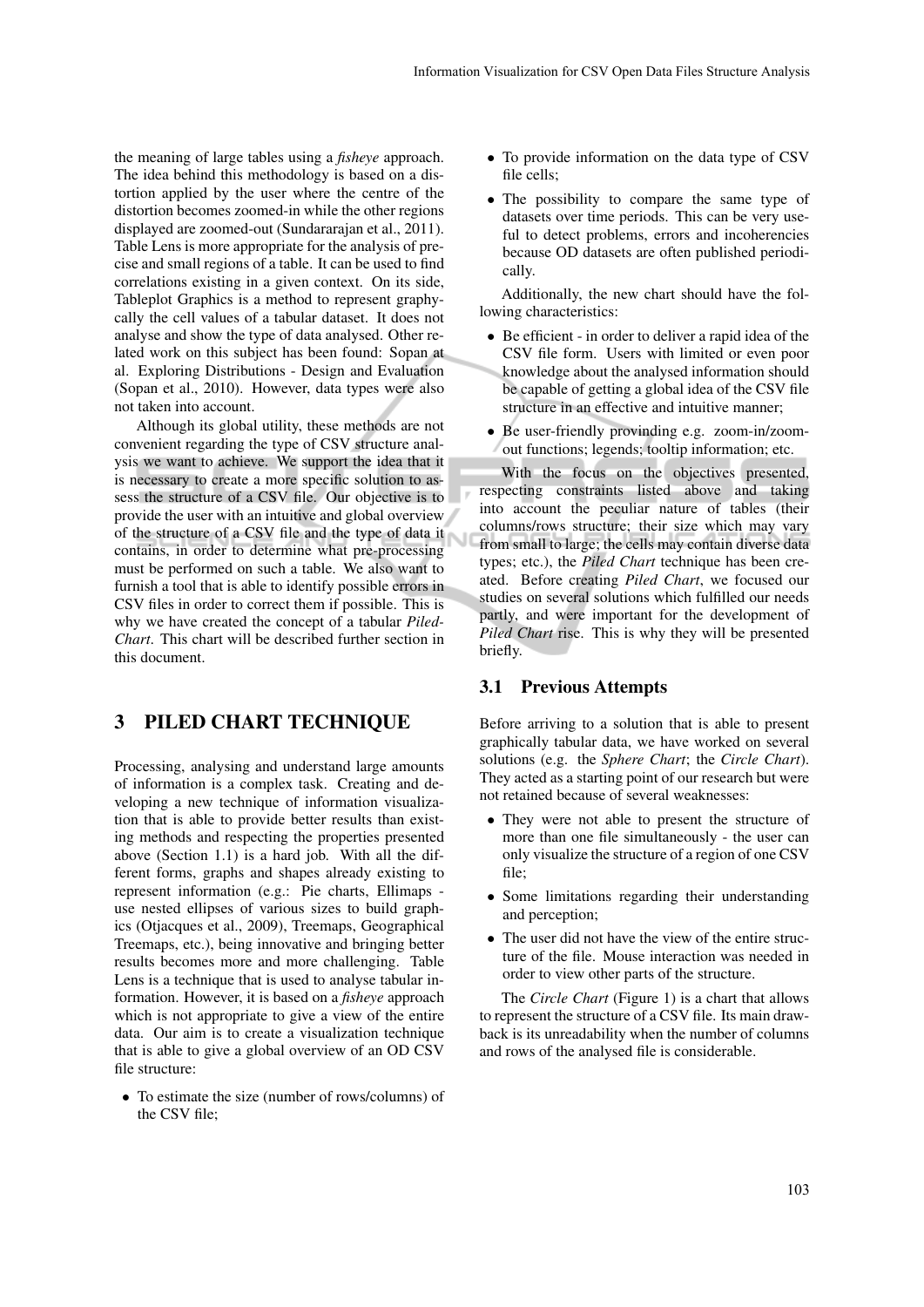

Figure 2 shows the *Sphere Chart*. The aim of the *Sphere Chart* is to show the structure of a CSV file giving the ability to view its cells content, detect missing values and potential errors. However, it has an important limitation: the user needs to rotate the sphere in order to view parts of the file structure. It does not give an entire image of the complete file structure.



#### 3.2 CSV Cell Chart

Succeeding previous chart solutions, *CSV Cell Chart* was created (Figure 3). *CSV Cell Chart* was a step forward to our solution - *Piled Chart* is completely based on this approach. *CSV Cell Chart* consists merely in showing every column, row and cell in the same order as they are in the CSV file. In other words, it gives to the user an image of the CSV file structure, using a colour code to represent the data type of each cell. This colour code is also used to show possible warnings/errors.



Figure 3: CSV Cell Chart example.

### 3.3 Piled Chart

*CSV Cell Chart* has an important weakness: it displays all rows/columns, even if they have the same structure. This fact is not optimal in terms of space usage and of the visualization. To eliminate this inconvenience, retaining however the advantages of the *CSV Cell Chart*, the *Piled Chart* was created. Its main characteristics are:

- Rows with the same structure rows with the same data types on the same column index - are grouped (piled) into an unique row;
- Columns with the same structure columns with the same data types on the same row index - are grouped (piled) into an unique column;
- A colour code is used to represent the data type for every cell. For now the data types supported are limited (String, Number, Date and Percentage). The colour code may also be used to represent possible errors and/or warnings.

With this approach, the structure of a CSV file can be represented on a reduced area - because rows and columns with a similar formation are grouped. The figure below (Figure 4) shows a part of a OD CSV file which contains information about the trees in the parks of the Versailles city (Île-de France, 2014).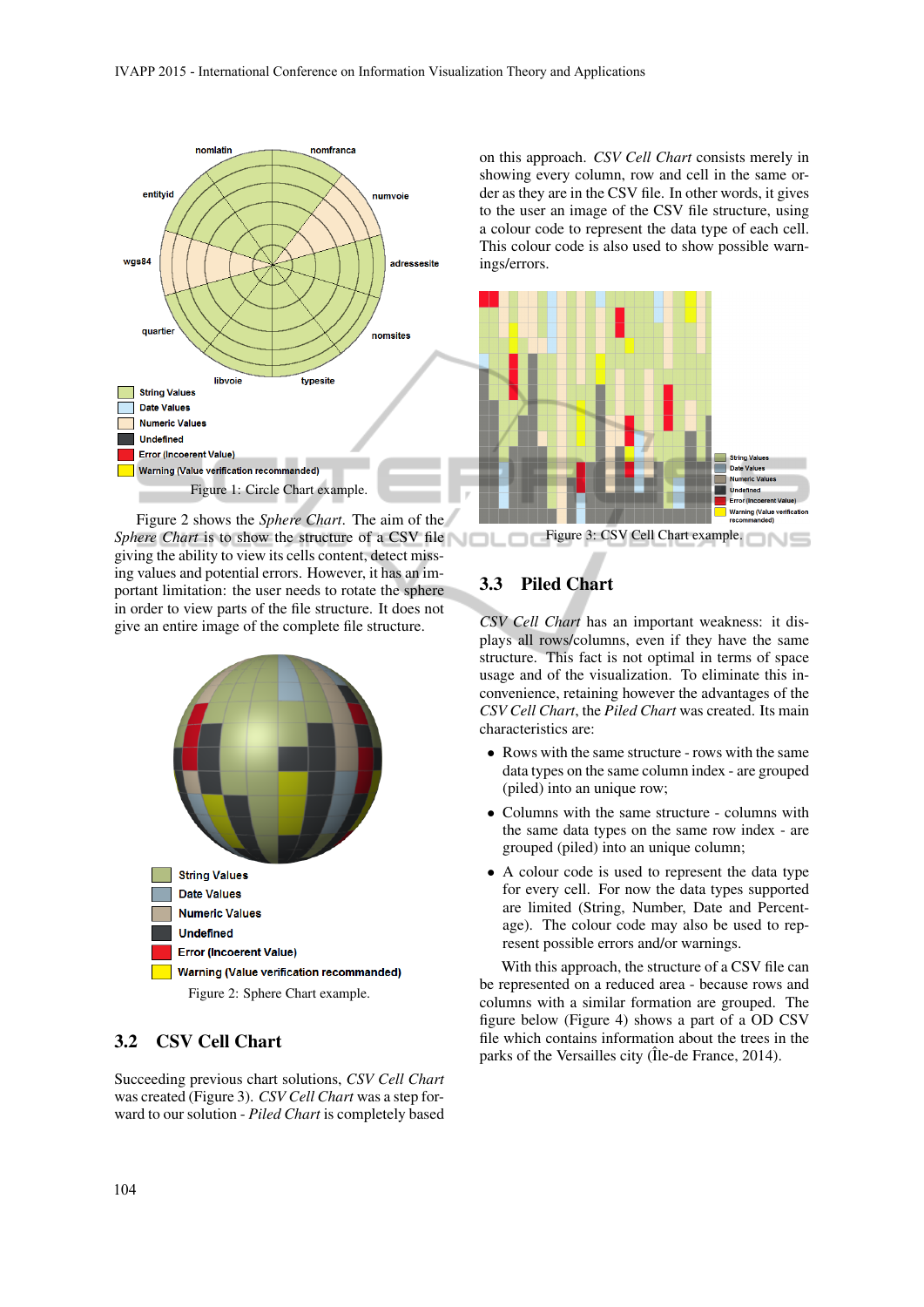entityid nomlatin nomfranca numvoie adresse nomsite typesite libvoie quartier wgs84<br>02a46(Pyrus ca Poirier a fk d RUE DE JARDIN JARDIN RUE A JUSSIEL 48.80) 04063 Quercus Chene des 72 72 RUE SQUARE SQUARE RUE D MONTRE 48.804 Figure 4: OD CSV file example - Trees existing on the parks of Versailles.

It is a small and simple CSV file with a structure of 10 columns and 3 rows. Using a *Piled Chart* to represent the file structure will help the user to determine easily the types of the cells present on the file. The advantage of using *Piled Chart* grows with the complexity of the analysed CSV file.



The chart (Figure 5) is composed of three columns (two piled-columns + one "normal" column) and two rows (one normal row  $+$  one piled-row). By a quick look at the chart, with a special focus on the piledrows and piled-columns, it is possible to extract following information:

- The cells are all composed by Strings or Numbers (based on the colour code presented);
- The first row has only String values in every cell;
- All the others rows (2 rows) have the same structure;
- The file is composed from left to right of 3 columns with the same structure (cells with a String value), followed by 1 column and finally ends with a set of 6 columns with the same structure (cells with a String value).

The number of columns covered by a piledcolumn may be determined by counting the regions defined by the brown lines. At the same time, the number of rows covered by a piled-row may be determined by counting the regions defined by the darkblue lines. It is also possible to obtain this information by just moving the mouse over the piled-region behind the piled-rows and/or the piled-columns (e.g. Figure 6).



Figure 6: Tooltip example.

An additional characteristic of the *Piled Chart* is the possibility to expand a piled-column and/or a piled-row. The user has the possibility to click on the piled-area behind a piled-row/piled-column in order to expand it. This action will turn visible the entire structure of the selected piled-region. The following picture (Figure 7) shows the result of expanding the first piled-column of the graph.



Figure 7: Piled-column expand.

It is possible to visualize the content of a given cell. Obviously, this functionality is not available for piled-columns and piled-rows. To do so, the user just has to move the mouse pointer over the wanted nonpiled-cell and a tooltip with its value appears (e.g. Figure 8).



Finally, another useful functionality of the Piled Chart is its ability to detect and show missing values on a CSV file to the user. Every missing value is represented with a specific colour in the example, the grey colour is used. This scenario is demonstrated in the figures 9 and 10.

|                                  |         |      | Number Birthday           | Adress       |
|----------------------------------|---------|------|---------------------------|--------------|
| Smith.1.01/01/1995.bird street   | Smith   |      | 1 01/01/1995 bird street  |              |
| Doe, 2, 21/01/2013, sunny avenue | Doe     |      | 2 21/01/2013 sunny avenue |              |
| Bernard, 3, , tree street        | Bernard | -3-  |                           | tree street  |
| Robert, abc., tree street        | Robert. | abc. |                           | tree street. |

Figure 9: CSV file plain text format VS CSV file in Excel form.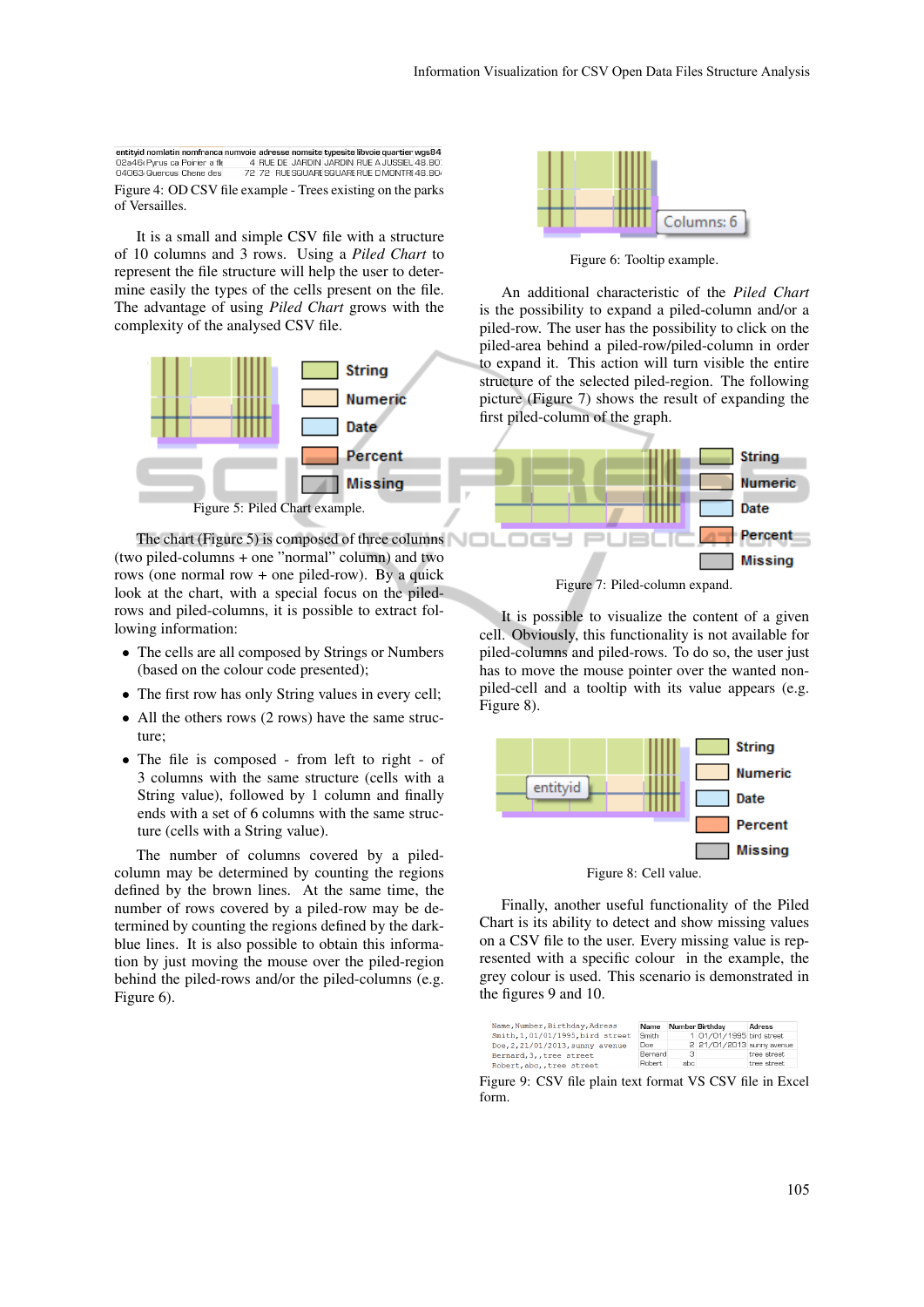

Figure 10: CSV file with missing value and possible error.

The difficulty which may occur when viewing a CSV file grows with the size of the CSV files and the complexity of its structure (missing values, many rows, many columns, irregular number of rows/columns, etc.). Looking at an image like the one in Figure 10, the user is able to conclude quickly that the analysed CSV file may have a problem in the cell located on its last row of the 2nd column because of the yellow colour. Looking at Figure 9, this cell has the value "abc", while all the others cells in this column are numbers (except the header). In certain cases, missing values can have an important impact on the process, so it may be crucial to detect them. Using the same kind of reasoning, the user is able to conclude that two values are missing on the 3rd column of the analysed CSV file. This effectiveness of usage is mandatory for the success of every visualization solution. The more complex the structure and the larger the size of a CSV file are, the more a *Piled Chart* is valuable. The figure below (Figure 11) shows the *Piled Chart* representation of a CSV file with 52 rows and 33 columns. Because many rows and columns have the same structure, the entire file structure is shown using two rows and nine columns reducing the area of analysis needed by the user to understand the file structure. The *Piled Chart* area size is reduced along as similar rows/columns exists.



Figure 11: Understanding CSV files structure reducing user's area of analysis.

The Figure 12 shows another example of the *Piled Chart* for a large CSV file, with 17 columns and 204 rows. This file gathers information related with the parks and the gardens of the city of Montpellier.



Figure 12: Understanding large CSV files structure reducing user's area of analysis.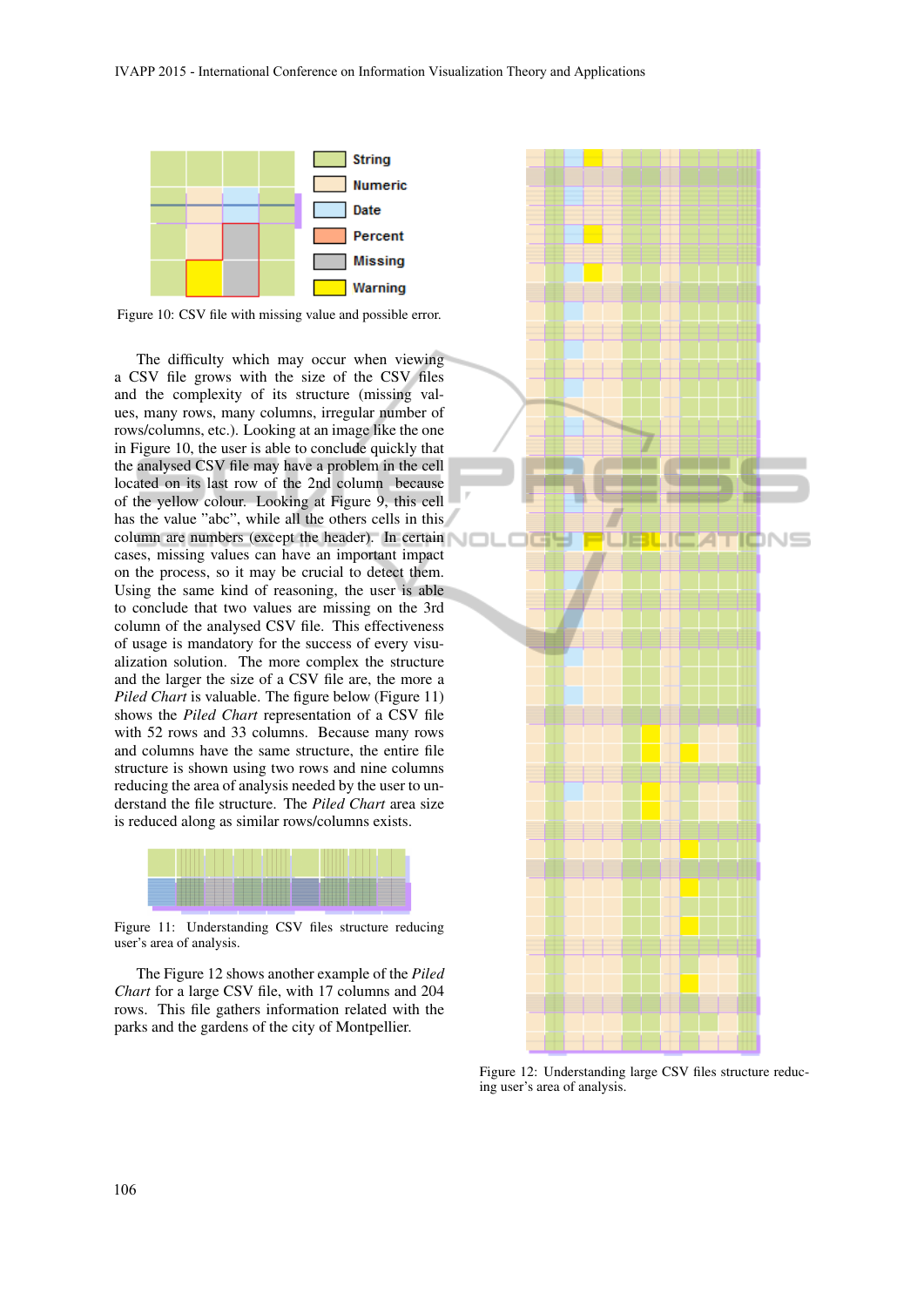The following table summarizes the features of *Piled Chart*:

|        | Global view of a CSV file's structure       |
|--------|---------------------------------------------|
|        | using the smallest area possible.           |
|        | Possibility to visualize each cell type and |
|        | each cell value.                            |
| $^{+}$ | Missing values detection.                   |
|        | User-friendly: zoom-in/zoom-out             |
|        | function; tooltips with information; etc.   |
|        | Not able to analyse 2 different files       |
|        | simultaneously.                             |
|        | Limited to CSV files analysis.              |
|        |                                             |

| Table 1: Piled Chart features. |  |  |  |  |  |
|--------------------------------|--|--|--|--|--|
|--------------------------------|--|--|--|--|--|

# 4 CONCLUSIONS AND FURTHER WORK

In this paper we have presented the advantages of creating a new type of an information visualization chart that is able to describe the structure of CSV files. CSV files are not always easy to understand. Their structure may be very complex, with large number of columns and/or rows, non-regular number of columns in each row, different types of data in each cell and so on. With the growing OD trend, large amount of information is published over the Internet. Abundant variety and quantity of public data is now available for different usage scenarios. Many OD datasets are published in the CSV format. If the user cannot interpret efficiently OD CSV files, the potential of these datasets cannot be exploited and they may become useless. By providing better tools to the user that ease the understanding and exploitation of such data, we increase the potential use of these datasets. Beyond the possibility the user has to analyse more efficiently the files, potential errors can be detected - and corrected. These factors make the use of OD CSV files more convenient and efficient. According to the literature, it seems that there are not many techniques to analyse tabular information. Table Lens is one of them but has some weaknesses that were presented in this paper. That is the main reason why we have worked on a new type of information visualization technique for OD CSV files: *Piled Chart*. In our opinion, *Piled Chart* is promising, but still has potential for improvement. One current limitation of the *Piled Chart* is its incapability to inspect more than one file simultaneously. Many of OD datasets available on the web are published periodically. The possibility to evaluate several files at the same time would bring important advantages to compare rapidly the same kind of CSV files over periods of time (e.g. datasets

with the data of the public budget for two different months). This would help to detect inconsistencies between file generations. Another challenging task is the scalability problem: can the technique cope with very large files? How will the system work when processing several large datasets? Finally, but not less important, the technique should be as user-friendly as possible. The user should be able to understand easily the information showed in the chart and the interaction must be easy and fluid. We are already taking this into account but there is still work ahead.

## REFERENCES

- Data.Gov (2012). The home of the u.s. governments open data. https://www.data.gov/. Last accessed on September 22, 2014.
- EuropeanCommission (2014). Digital agenda for europe - a europe 2020 initiative - open data. http://ec.europa.eu/digital-agenda/public-sectorinformation-raw-data-new-services-and-products.
- Last accessed on September 16, 2014.
- Harrison, T. M., Pardo, T. A., and Cook, M. (2012). Creating open government ecosystems: A research and development agenda. *Future Internet*, 4(4):900–928.
- Hoffman, P. and Grinstein, G. (1997). Visualizations for high dimensional data mining-table visualizations.
- ˆIle-de France, R. (2014). Arbres dans les parcs de la ville de versailles. http://www.data.gouv.fr/en/dataset/arbresdans-les-parcs-de-la-ville-de-versailles-idf. Last accessed on September 16, 2014.
- Janssen, K. (2011). The influence of the psi directive on open government data: An overview of recent developments. *Government Information Quarterly*, 28(4):446–456.
- Malik, W. A., Unwin, A., and Gribov, A. (2010). An interactive graphical system for visualizing data quality– tableplot graphics. In *Classification as a Tool for Research*, pages 331–339. Springer.
- Martin, M., Stadler, C., Frischmuth, P., and Lehmann, J. (2014). Increasing the financial transparency of european commission project funding. *Semantic Web*, 5(2):157–164.
- Ng, H. T., Lim, C. Y., and Koo, J. L. T. (1999). Learning to recognize tables in free text. In *Proceedings of the 37th annual meeting of the Association for Computational Linguistics on Computational Linguistics*, pages 443–450. Association for Computational Linguistics.
- Nugroho, R. P. (2013). A comparison of open data policies in different countries.
- OpenGovernmentPartnership (2014). Open government partnership. http://www.opengovpartnership.org/. Last accessed on September 22, 2014.
- Otjacques, B., Cornil, M., and Feltz, F. (2009). Using ellimaps to visualize business data in a local adminis-